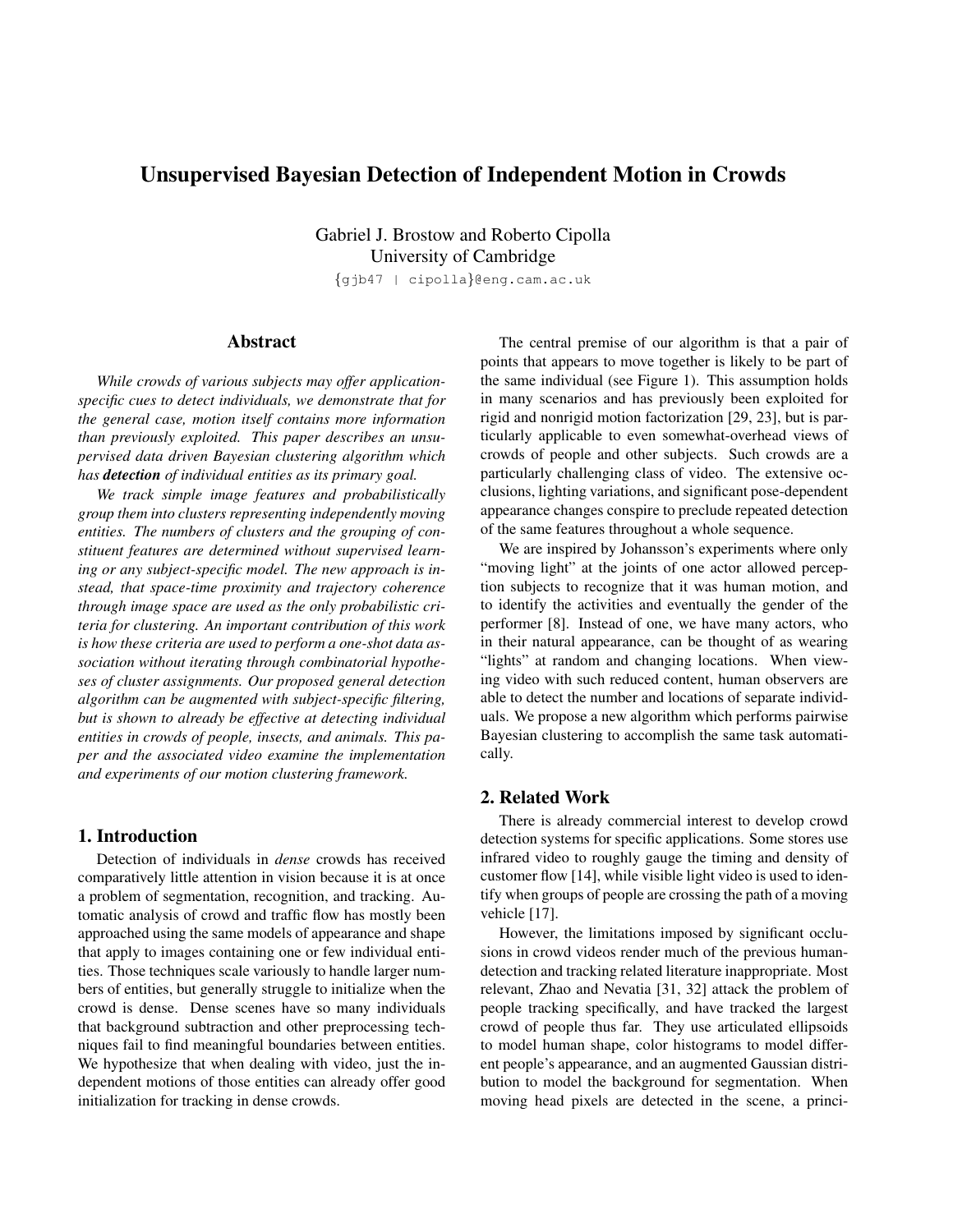

Figure 1. (A) One characteristically noisy frame from input sequence *tunnel-A125*. (B) Features are marked here as red dots on white, and all current trajectories passing through a user-selected (for illustration only) region show differing paths, even when people are walking arm-in-arm. Despite perspective scale, the trace lines are closest to other lines generated by the same person.

pled MCMC approach is used to maximize the posterior probability of a multi-person configuration. Markov chain jump/diffusion dynamics are used to perform hypothesis testing of the *numerous* possible configurations. The algorithm is tested to give quantitative results on crowds of up to 33 people. See [9] for interesting examples of using related techniques to track more sparse "crowds" of ants, or hockey players in the case of [15]'s impressive boosted particle filter. These algorithms skip the modeling of articulations in favor of appearance models trained for the specific unoccluded appearance of their respective subjects. Such training was sufficient for Leibe *et al*. [10] to detect several pedestrians at a time in street-level photos of even cluttered city scenes.

The second most related work is that of Tu and Rittscher and Rittscher *et al*. [24, 18]. Both systems group an image's spatial features, performing a global annealing optimization that propagates the certainty at distinct person-boundaries to uncertain areas where those people's outlines are ambiguous. The earlier work assumes an overhead view, modeling people as roughly circular collections of periphery vertices. By maximizing the connectedness of each graph, detection cliques emerge reliably when at least half of a person's contour is distinct. In the newer work, the iterative feature grouping is interleaved with a generative model that proposes the number, location, and 2D bounding box parameters of people's shape until an image's observations have a consistent explanation. Seen from lower angles, observations consist of sections of people's background-subtracted bounding contours that are automatically tagged as a person's top, bottom, or either side. The detection results are robust to various scale, shadow, and viewing angle conditions, and serve as good initialization for a template based tracker that was demonstrated on video of nine people. Our proposed algorithm finds similar initial entity locations, but in dense and crowded situations where boundary contours are unavailable, while motion cues are.

Isard and MacCormick's BraMBLe system [6] uses a very simple motion model to help with detection in ambiguous situations. The joint inference on both the number of objects and their configurations is shown to perform efficiently on scenes containing up to three people at a time, with complex interactions and only a single foreground model. We established that an extension is needed that would efficiently create initialization samples in crowded scenes. This is an element crucial to the success of other particle-system techniques as well [25, 21], despite their more specific models of the scene, human appearance, and human motion.

The mutually supportive detection and tracking of Ramanan and Forsyth [16] finds multiple people by clustering relevant image patches. They, like [13, 20, 4], and [27] for the static case, have a probabilistic scheme for finding body part primitives that are likely to fit together. Such probabilistic assembly, whether to satisfy kinematic constraints or other training data, has the attractive quality of generating person-location hypotheses from low level features, even when some components are occluded [26]. Our approach of tracking-before-detection operates at an even lower level, where detection is based on clustering of *image* features, that we need not identify explicitly.

Our work can be seen as a type of middle ground between the domains of motion segmentation and multi-body factorization. Layered motion segmentation depends on motion discontinuities and texture to reveal the relationship between patches of pixels. The recent work of [5] elegantly demonstrates the flexible utility of clustering flow vectors. With example data used to train their Bayesian clustering, they are able to distinguish eight classes of facial expressions. With sufficient training data, it is conceivable that their system could learn to distinguish the same flow patterns that we look for explicitly (space-time proximity and movement in unison).

Data used in multi-body factorization [3, 29] is typically like our own in that sparse features are tracked, but texture support is limited. Also similar is the shared NP-complete challenge: minimizing the energy of off-diagonal blocks in factorization compares to associating tracked features with the different possible configurations of number and location of people. However, with the exception of Gruber and Weiss [3], motion factorization is ill-equipped to handle observations drawn from even moderately nonrigid bodies. Typically, motion factorization is known for breaking down in the face of even mild noise, and is fairly dependent on complete tracking (no dropouts) of the features being clus-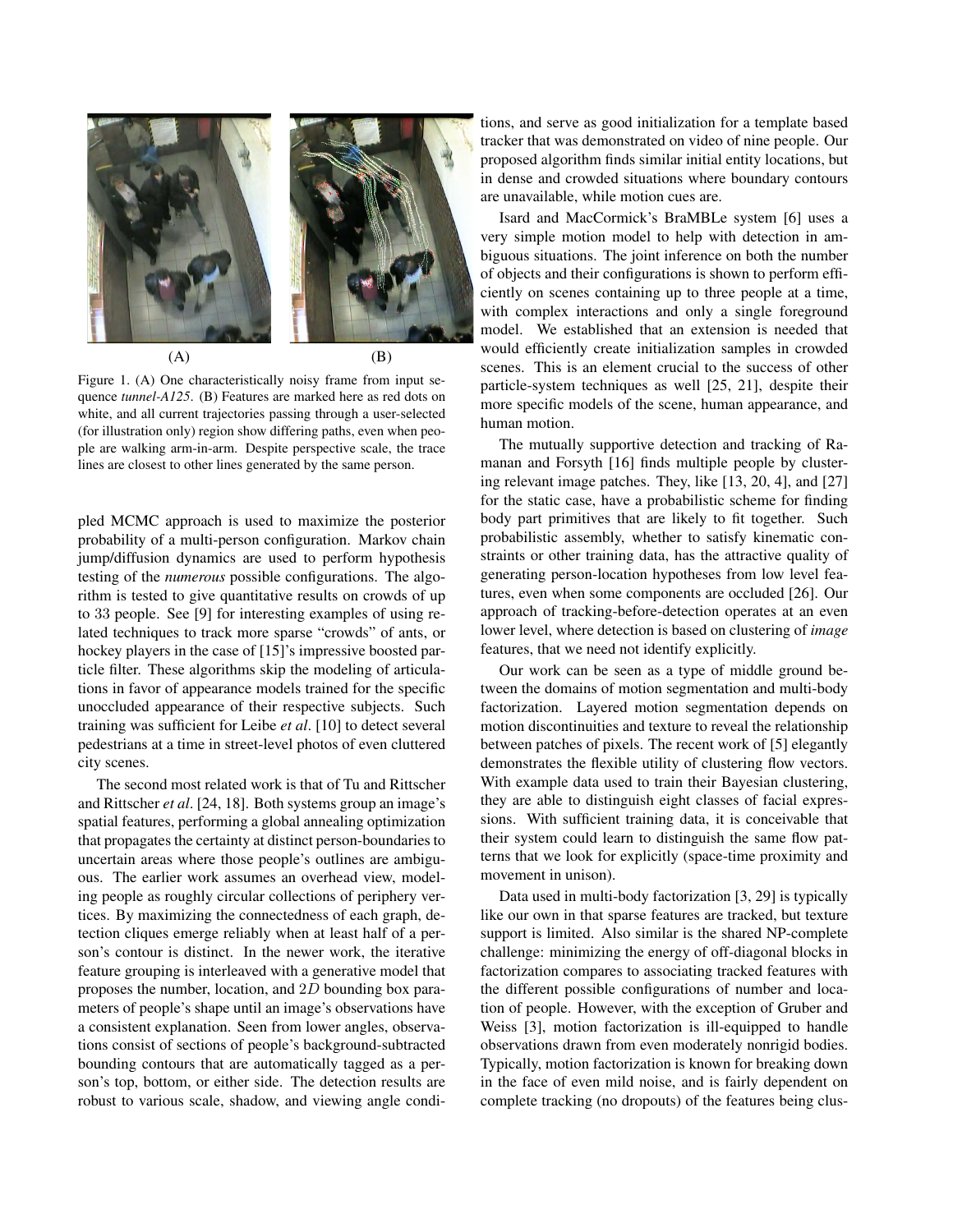tered. Our simple approach differs in spirit from that of Gruber and Weiss in that our move-in-unison motion model is intentionally naive, so it can generalize to highly variable motion of subjects. Further, we implicitly have temporal coherence without iterating, and measure travel distance in both time and image space. The context for distinguishing between noise and meaningful motion is more forgiving in our problem domain of crowds because space-time proximity serves as a powerful prior.

#### 3. Bayesian Framework

A 2D image feature,  $x$ , traces out a trajectory,  $X$ , when tracked over time. Assuming several feature points move together on each person in the scene, we want the most probable clustering of points given distance matrix  $\mathbf{Z}(X_{1:N})$ , the symmetric distance-measure  $Z(X_i, X_j)$  applied to all the point trajectories (defined with the likelihood in 3.1). Ideally, this means choosing the most probable clustering arrangement hypothesis  $H_m$  among M combinations:  $P(H_m|\mathbf{Z})$ . M is obviously very large since it enumerates the combinatorial ways the  $X_n$ 's could be "joined," *i.e.* regarded as belonging to the same bodies. The number of bodies is itself unknown.

We suggest that the search for  $H_m$  can be made tractable, even for large crowds, if we exploit general motion information to constrain the size of  $M$ . We propose that pairwise decisions about whether or not to merge groups of features can reveal clusterings. Referring to one or more features X that are previously clustered as  $C_i$ , we use a probabilistic framework to decide for or against merging two clusters  $C_i$  and  $C_j$ :  $P(C_i \cup C_j | Z(X_{Ci}, X_{C_j}))$ , where  $X_{Ci} = \{X_n : n \in C_i\}$ :

$$
P(C_i \cup C_j | Z(X_{Ci}, X_{Cj})) =
$$
  
\n
$$
\frac{P(Z(X_{Ci}, X_{Cj}) | C_i \cup C_j) \times P(C_i \cup C_j)}{P(Z(X_{Ci}, X_{Cj}))}
$$
 (1)

Besides finding an implementation of (1), we also have a choice of ways for combining the pairwise results. Any greedy or coarse-to-fine approach to merging of merged clusters must (1) have a repeatable means of choosing with which pairs to start, (2) have an appropriate criterion for stopping the merging process, and (3) be robust to shared features, *i.e*. features on person-person boundaries. Such features are troublesome when they are just similar enough to two separately moving clusters to act as a bridge. We avoid the first two requirements by performing a one time flat evaluation of all  $\left(\frac{n(n-1)}{2}\right)$  $\binom{n-1}{2}$  =  $O(n^2)$  pairings within  $C_n$ , and then building minimum spanning trees in the resulting merged and disjoint space of pairs. Note that while an  $X_{Ci}$ naturally contains only one tracked feature  $X$ , practical situations may start off with known groupings of  $X$ 's.



Figure 2. The system implementing our algorithm can run on short sequences or continuously (and in parallel) through use of a database server.

#### 3.1. Algorithm

Our algorithm, illustrated in Figure 2, starts with imagefeatures tracking. Appearance is not used because our aim is to evaluate the performance of the single cue of motion, for purposes of detection. Incorporating the two cues would be an extension of this algorithm. For a detected feature to be useful, it must be tracked with a high degree of confidence both forward and backward in time. For detection, we locate both Rosten-Drummond features [19] and Tomasi-Kanade features [22]. A hierarchical optical flow implementation [1] of [11] tracks all the features for two frames. We experimented with several other features such as Harris corners. While not substantially different, our approach found a superset of those corners.

To quickly isolate promising features among each of frame f's pool of detected corners  $D_f$ , we corroborate that independent feature finding in two subsequent frames agrees in accuracy to within one pixel. Function  $W(D_f, n)$ returns the image coordinates of projecting corners in  $D_f$ along their optical flow paths forward for  $n$  frames:

$$
W(D_f, 2) = W(D_{f+1}, 1) = D_{f+2}.
$$
 (2)

A feature in  $D_f$  which satisfies (2) is then treated as an image feature x. In processing a finite video, x is tracked in subsequent frames until it is lost, then again in previous frames in a second pass through the video in reverse. While optical flow helps initialize reliable features, accurate and faster tracking is accomplished by searching a 2D window around each x using normalized cross correlation.

Ideally, the size of the  $2D$  search window would be adjusted for different parts of the image using a known ground-plane calibration. This can be determined using [12], or as in our implementation, by hand-clicking an approximate horizon line. Many alternative and adaptive tracking techniques exist (*e.g*. [7]), but we found sufficiently reliable trajectories  $X_n$  in all our videos by simply following a small (image-space dependent) search window of the initial template, until its correlation fell below 0.96. This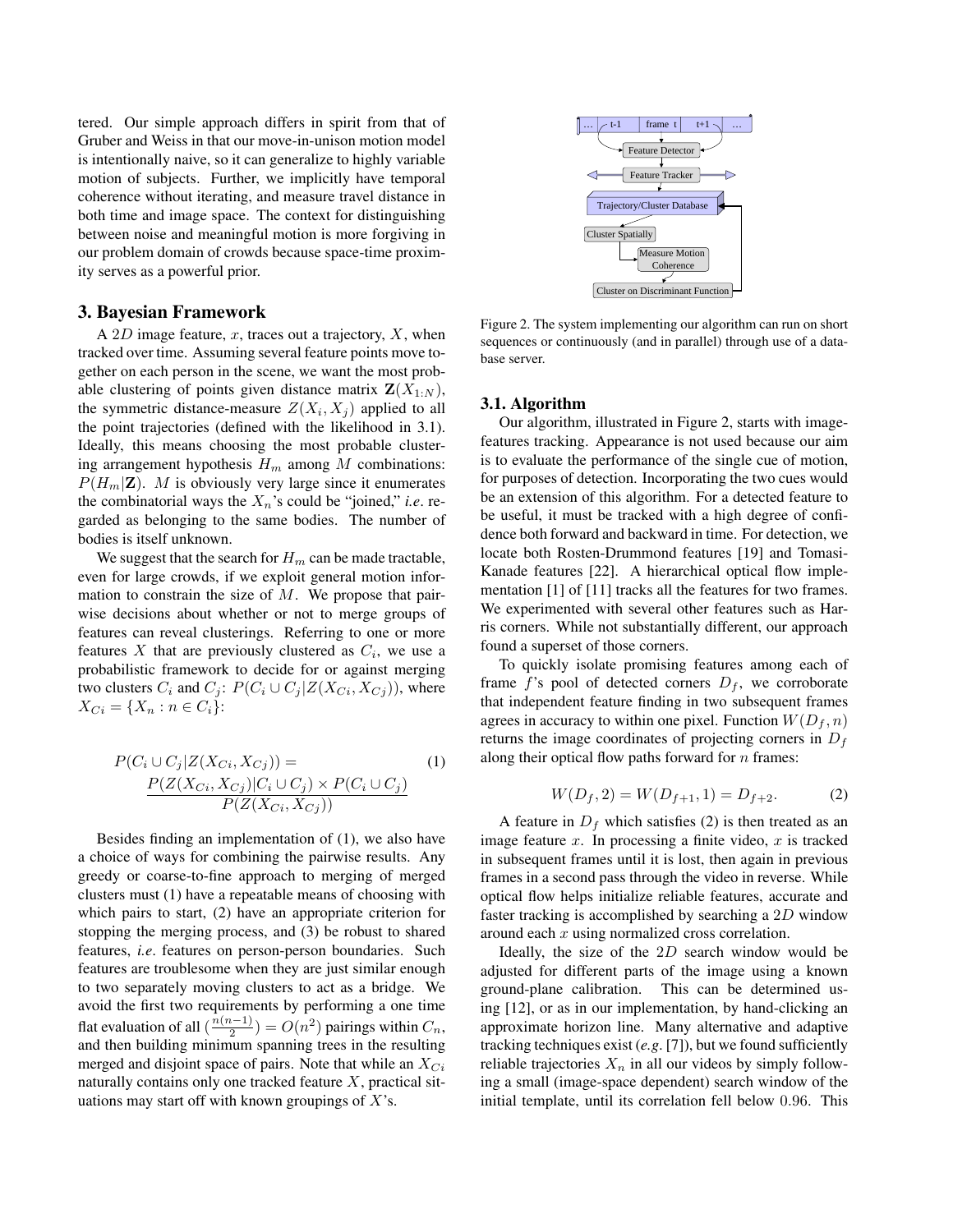was determined empirically as a conservative threshold. To compare two trajectories  $X_i$  and  $X_j$ , which respectively extend in time over  $\Delta t_i$  and  $\Delta t_j$ , we consider only the overlapping range of frames  $\{f_n : n \in \Delta t_i \cap \Delta t_j\}.$ 

**Spatial Prior** To perform clustering in a frame  $f$ , we employ the  $X_n$  trajectories which have data at f. Each currently active X is sampled in time extending  $\pm 30$  frames. Where an  $X$ 's data runs out, the missing samples are generated as linear extrapolations of the last known velocity. To calculate the prior term from (1),  $P(C_i \cup C_j)$ , we compute a clustering of these sampled loci, shown in Figure 4(A). The Euclidean distance between each of the locus pairs  $(X_i, X_j)$  is used to build a distance tree. The tree is assembled following the criterion of furthest distance:  $max(dist(X_{r_i}, X_{s_j})), i \in (1, ..., n_r), j \in (1, ..., n_s)$ . This tree is split into  $c$  clusters, where  $c$  is chosen manually (once) as  $3 - 5$  times the number of bodies that could fit in the field of view. Choosing a  $c$  that matches the actual number of bodies can speed up computations, but oversegmenting is safe and preferable, with the upper limit that this prior ceases to be useful as  $c$  exceeds half the number of features  $\frac{|X|}{2}$ . The prior probability of a hypothesized merging of  $C_i$  and  $C_j$  is calculated as

$$
P(C_i \cup C_j) = \begin{cases} 1 & C_i, C_j \in c, \text{ and are neighbors} \\ 0 & \text{otherwise} \end{cases}
$$
 (3)

This prior acts as a noisy but effective initialization;  $X$ 's that are too far apart spatially are ignored as possible pairwise candidates for clustering when calculating the posterior.

Even if specifying a very high  $c$  for oversegmentation, features can initially be forced into the same prior  $C_i$  despite disparate trajectories when many dissimilar noise features elsewhere in the scene use up the available clusters. For this reason, we precede the final clustering stage (which only merges) with a cleaving of the prior's  $X_{Ci}$  whenever islands of features exceed a distance to their neighbors of 5 in (4)'s distance metric. 5 was chosen empirically because it excluded grossly dissimilar motions for all our sequences.

Coherent Motion Likelihood To compute the likelihood term of (1),  $P(Z(X_{Ci}, X_{Cj})|C_i \cup C_j)$ , we start with the constituent trajectories of  $C_i$  and  $C_j$ ,  $X_{Ci}$  and  $X_{C_i}$  (all original samples, unlike the prior). We seek a  $P(Z(X_{Ci}, X_{Cj}))$  that relates the two sets of trajectories in proportion to the probability that all points  $\{X_{Ci}, X_{Cj}\}$ moved together on one body. We use the assumption that two individual features,  $X_u$  and  $X_v$  are more likely to come from the same body if the variance in distance between them is small:

$$
Q(X_u, X_v) = \frac{1}{1 + Var(X_u, X_v)},
$$
\n(4)

where  $Var(X_u, X_v) = Var(Distance_{Eucl}(X_u, X_v))$  for the  $\Delta t$  frames of overlap. Ideally, two features moving on a rigid body would be a constant distance apart, yielding  $Q(.) = 1$ . In reality, this is only true of motion parallel to the image plane, but has proven to be an acceptable approximation, in part because perspective scale varies less when trajectory overlap is more brief. Figure 4(B) shows lines between feature pairs that remain after applying a minimal threshold on  $Q(.)$ . With  $Q(X_u, X_v)$  as a measure of the probability that  $X_u$  and  $X_v$  moved together rigidly, we compute the class conditional probability that all points  $X_{Ci}$  and  $X_{Cj}$  did as well:

$$
P(Z(X_{Ci}, X_{Cj})|C_i \cup C_j) = \prod_{u,v:X_u, X_v \in (X_{Ci} \cup X_{Cj})} Q(X_u, X_v)
$$
\n(5)

 $P(Z(X_{Ci}, X_{Cj}))$  is a measure of the inter-cluster variance for  $(i \neq j)$ , and the intra-cluster variance when  $(i = j)$  $j$ ).

Evidence Ideally, the normalization term  $P(Z(X_{Ci}, X_{Cj}))$  from (1) represents the unconditional probability of observing all features  $X_{Ci}$  and  $X_{Cj}$  moving together rigidly, among all other possible hypotheses  $H_m$ of which clusters moved together and were observable as such:

$$
\sum_{m=1}^{M} P(Z(X_{Ci}, X_{Cj}|H_m))P(H_m) = 1.
$$
 (6)

As an approximation, we instead compute  $\sum Q(X_i, X_j)$ over  $\{X_i \in C_i, X_j \in C_j\}$  as a fraction of the same sum but with  $\{X_i, X_j \in C_{1...N}\}$ . The  $P(Z(X_{Ci}, X_{Cj}))$  represents the fraction of "good" feature-to-feature pairings just between cluster  $i$  and  $j$  to the number found throughout the whole network of  $X$ 's.

Discriminant Function With the established means of computing the posterior  $P'_{ij} = P(C_i \cup C_j | Z(X_{Ci}, X_{Cj}))$ for each pair of clusters  $(C_i, C_j)$ , we make a single decision about whether or not to merge them. A log ratio discriminant function

$$
S_{ij} = -ln(P'_{ij}) - (-ln(P'_{ii}) - ln(P'_{jj})), \tag{7}
$$

compares the probability of a joined cluster  $C_{ij} = (C_i \cup C_j)$ to that of two separate clusters,  $C_i$  and  $C_j$  (see Figure 3). We could just as well view this as a minimum description length (MDL) problem; positive  $S_{ij}$  indicates that the first term has a greater message length than the last two, so  $C_i$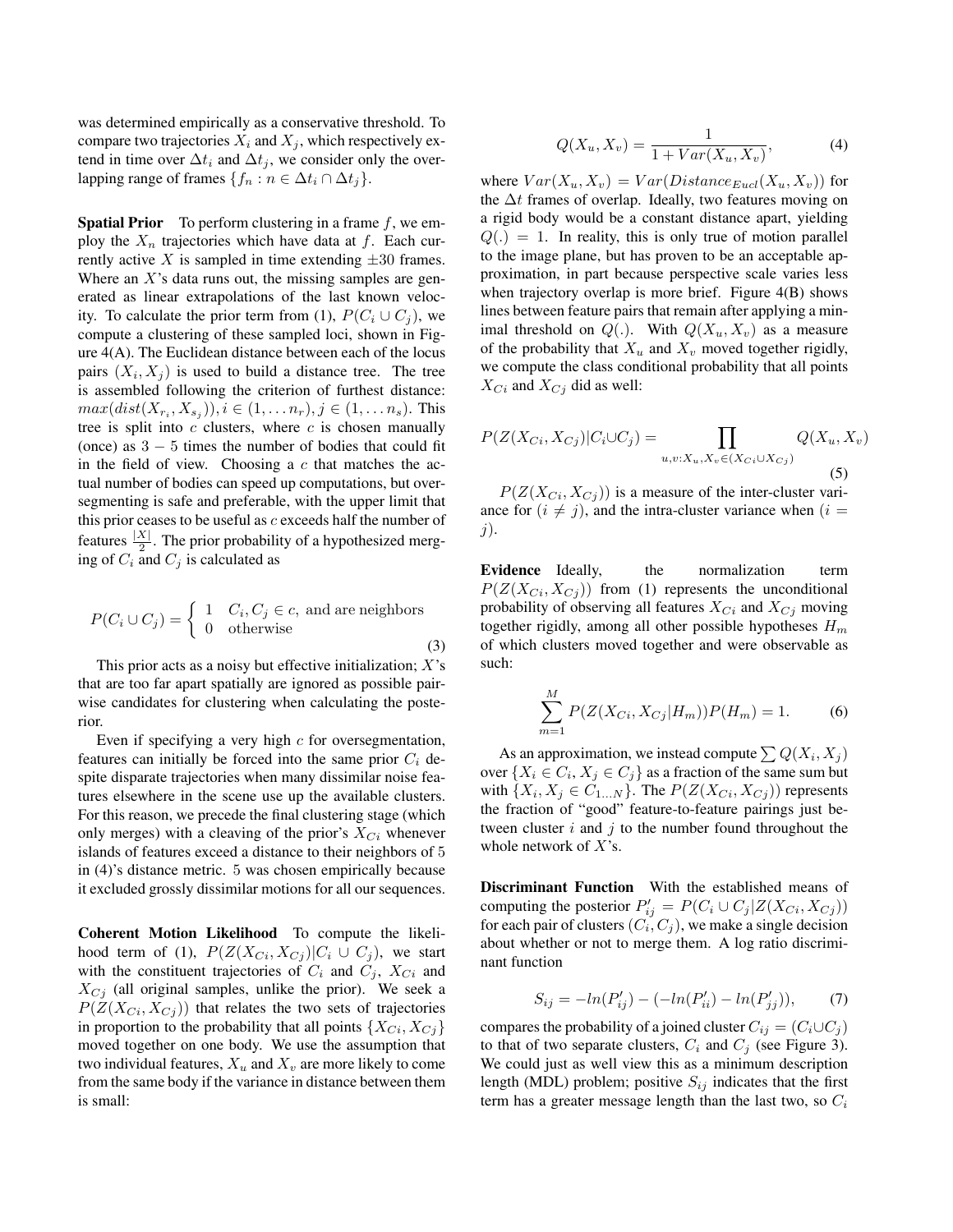

Figure 3.  $\frac{n(n-1)}{2}$  pairwise comparisons whether candidates for merging  $C_i$  and  $C_j$  are more probably separate clusters ( $> 0$ ) or part of the same  $(< 0)$ . Pictured are the cluster pairs for frame 20 of the *tunnel-A125* sequence. Examining the pairs individually, we find that falsely separated and falsely joined clusters scored  $+1$ and −1 respectively, and in case of false separation, other unions can still bring the two together indirectly.

and  $C_j$  should be "sent" separately. Leaving cluster  $C_i$  and  $C_j$  separate when  $S_{ij} > 0$  and joining them when  $S_{ij} \leq 0$ for all unique pairings has the effect of indirectly connecting clusters into minimum (or maximum probability) spanning trees, shown in close-up in Figure 4(C).

Implementation Trajectories are stored as a simple data structure with fields for image coordinates, frame number, and per-frame cluster assignments. We eventually built an SQL database interface to address the bookkeeping challenges of long sequences. The custom data types of MySQL allow storage and analysis of data streams extending months and years. An added future benefit is that speed can be increased using multiple computers, which can access the database to perform parts of this highly parallelizable algorithm.

## 4. Results

The footage used in our experiments features crowds of specific subjects, including bees, ants, penguins, and mostly humans. The 10 sequences we tested vary in length from 3sec. to one hour, and the videos of human crowds also vary significantly in density and viewing angle. Some segments are compressed and small, have interlacing artifacts, significant video noise, and regions that are out of focus. These flaws are typical of the expected quality of footage featuring public spaces, and motivated our research into the extent to which non-appearance based detection would segment crowds.

Different spatial clusters, representing the computed prior, are color coded for a frame from sequence *escalator-A128* (see Figure 4(A)). Knowing the perspective scale from the ground plane calibration is again useful here, since the

prior can eliminate  $(C_i, C_j)$  pairs from the pool of mergecandidates if they are too far apart in "depth," saving time and possibly preventing false clustering unions. Spatial clustering of each frame takes an average of 5 seconds. For illustration purposes, the likelihoods are rendered in Figure 4(B) by drawing an edge between any pair of features that do not meet the cleaving criterion. Calculating the likelihoods is the slowest stage because frames with many image features must evaluate many candidate pairings (additional 5 sec. to 3 min.). Parallelization and a hierarchical implementation will improve performance significantly.

The implemented algorithm detects entities that exhibit independent motion, even under crowded and noisy conditions. The final cluster assignments, or detected entities, that result from building spanning trees in the space of successful pairings are shown in Figures 4(C,D), 5, 7, 8, and 9(B) for some of our test sequences. These and other sequences appear in the associated video. Note that tree nodes are rendered only if a cluster has 3 or more non colinear features.

While features are tracked over time, the detections are computed separately for each frame (*i.e*. entities are not tracked). Entities inevitably lose some image features and acquire new ones as they move about. Consequently, what is detected as an individual entity in one frame may later reveal itself to be multiple individuals that had been moving in unison. Conversely, a detected individual may eventually merge with other entities if its distinguishing feature trajectories are replaced by features that move in synch with a neighbor.

One can not expect a general-purpose motion segmentation algorithm to perform favorably against subject-specific trackers. However, one measure of how fully we are exploiting motion is the degree to which those systems' results are approximated. For qualitative comparison, the video and Figures 7 and 8 show side-by-side performance of our independent motion detector on the sequences from Zhao and Nevatia's [32] and Rittscher *et al*.'s [18] people tracking, respectively.

Emphasizing again that the aim is only to show that detection of independent motion has potential to aid in peopletracking, we also performed a limited quantitative comparison. Because of the large number of people traveling through the fairly long sequences, Table 1 summarizes the performance of our implementation against hand labeled ground truth for only several independent frames, chosen from the *tunnel-A125* sequence by a random number generator. Zhao and Nevatia's scores are listed for convenience, as the performance of a subject-specific tracker is naturally superior.

Finally, as a sample application that employs our algorithm to detect entities, in this case people, we implemented a gaze-direction visualization system, pictured in Figure 6.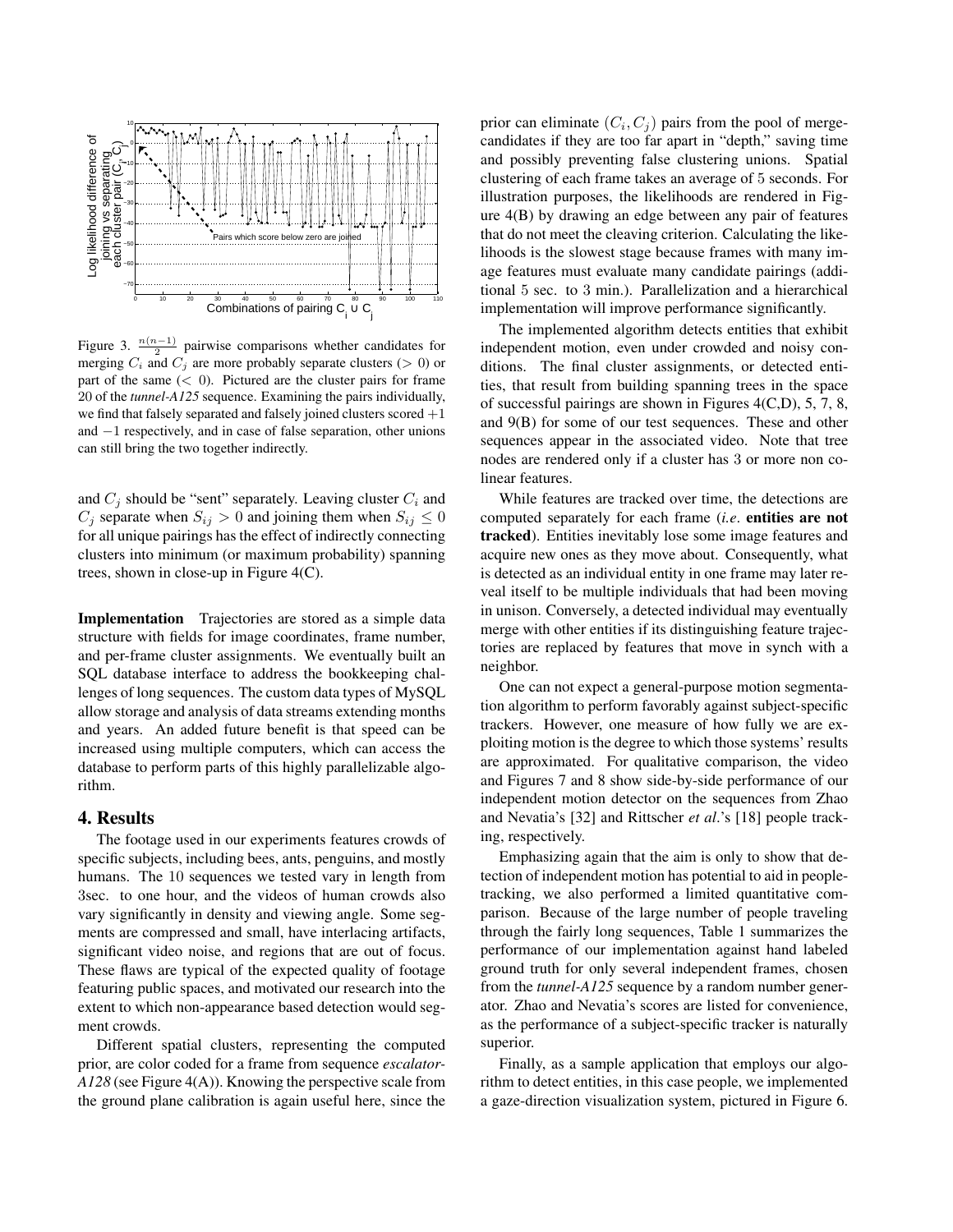

Figure 4. Result of clustering coherent motions in frame 94 of sequence *escalator-A128*: (A) Spatial clustering prior, (B) motion coherency likelihood (thresholded for illustration only), (C) resulting disjoint clusters (D) people-counter reports 40 individual bodies. Please see the submitted video to examine this sequence.

|                      | Ours  | Zhao & Nevatia'04 |
|----------------------|-------|-------------------|
| distinct detections  | 144   | 8466              |
| correctly detected   | 136   | 7881              |
| missed detections    |       | 585               |
| false detections     | 33    | 291               |
| detection rate       | 94%   | 93.09%            |
| false detection rate | 22.9% | 3.43%             |

Table 1. While the rate of correct detections is comparable to Zhao & Nevatia's [32], our false detection rate is substantially worse. We expect that temporal averaging or even a simple threshold on the minimum number of consecutive detections will improve our algorithm's score. However, situations where the individuals' arms, legs, and luggage are visibly moving will continue to appear as distinct to our algorithm which has no human body model. The "distinct detections" criterion is counting distinct detections in our systems, but counts repeated detections of each tracked individual in Zhao & Nevatia's system, which saw a maximum of 33 people at any one time.

The CG floor and walls were calibrated and modeled by hand, but the rendered sequence was generated by the algorithmic equivalent of attaching a headlamp to each detected individual. Currently, advanced architectural floorplan visualization systems still operate using *isovists* [2], which measure the gaze of only one person.

# 5. Conclusions

A simple unsupervised Bayesian clustering framework for detecting individuals in moving crowds is the main contribution of this paper. This probabilistic clustering of low level image features is surprisingly good at finding a first approximation of the number and location of individ-



Figure 5. (A) Frame 115 from *penghurry-01*. (B) Features on all three moving penguins are correctly detected to be independent.



Figure 6. Sample image of gaze-rendering application, fed by the *escalator-128* results (pictured in Figure 4(D)). Note that bright areas in the gaze-rendering image are "seen" by many people, while dark regions, such as the hanging sign in the lower right, are likely being ignored.

ual entities in crowded video sequences. Footage of animals, insects, and complex pedestrian traffic containing significant occlusions, noise, and perspective foreshortening is processed in a one-shot fashion, without the benefit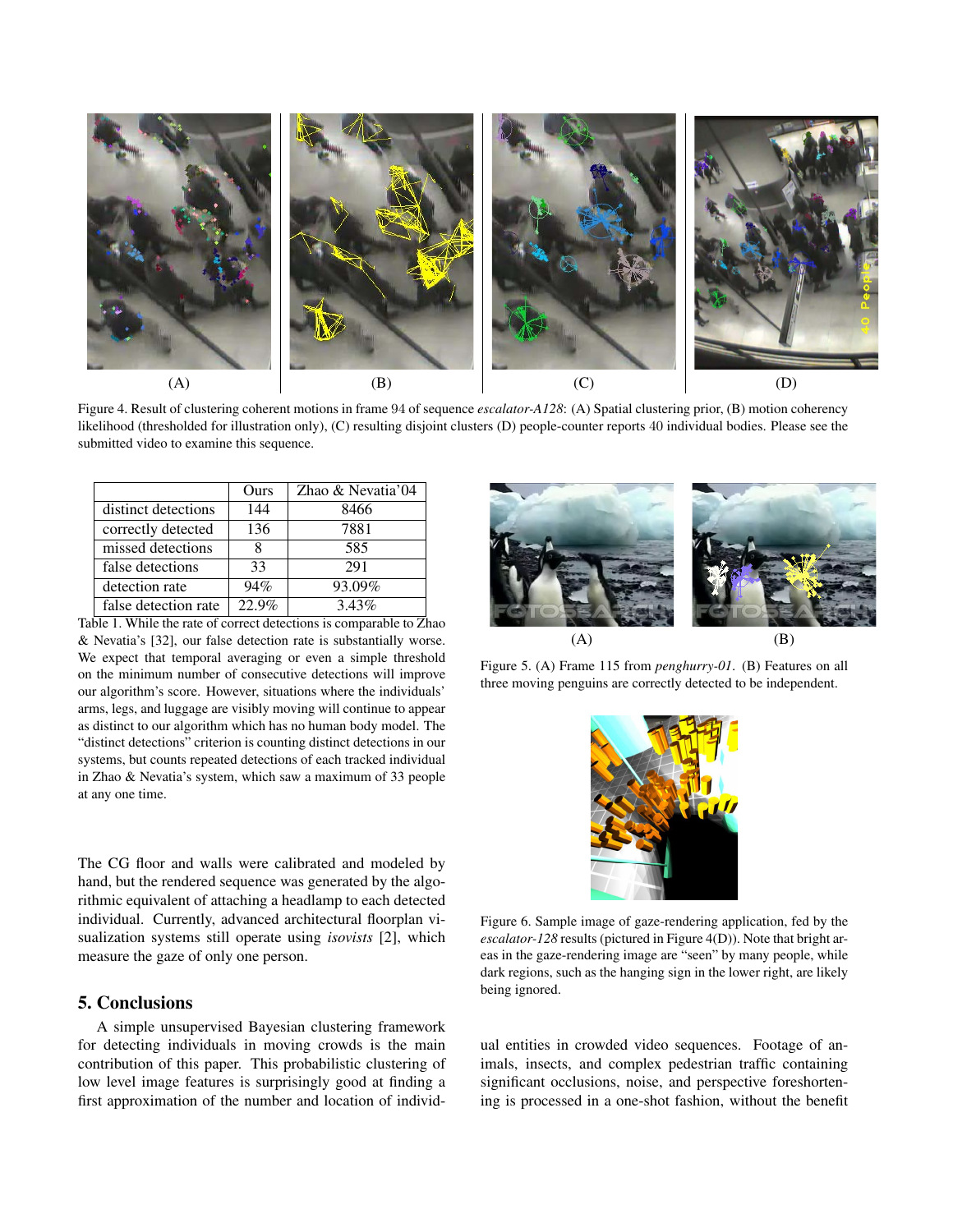

Figure 7. Frame 540. Example results from Zhao and Nevatia's multiple-human tracker [32] (above) on their *Commons01* sequence, and the results of our independent-motion detection. Note different false negatives in both. See video for entire sequence.



Figure 8. Example results (above) from Rittscher *et al*.'s multiplehuman tracker mentioned in [18], and the results of our detection of independent motion.



Figure 9. Sequence *subway-B152* is a minute long and features our most dense pedestrian traffic. (A) Pairs of features with high likelihoods of being joined. (B) Isolated groups of features result from applying the discriminant function. Please view the video results for an excerpt of the sequence.

of training data or any notion of an appearance model at all. In our experiments, we found that the trajectories of tracked features are usually unique enough that joint evaluation of different hypotheses is unnecessary. This finding has the secondary effect that the complexity of non-temporallysmoothed entity detection is primarily limited by the scene complexity, and less by the number of individuals.

The limitations of our motion-only approach are not unexpected. First, if an individual is camouflaged so that image features, in particular corners, are absent, then all subsequent clustering will ignore that individual. Features on one body are assumed to be moving rigidly, so features from the same body can erroneously be left separated if the body deforms or exhibits sustained articulations. Interestingly, leg motion is less of a problem in our experiments than arms precisely because of the extensive person-person occlusion. The most common false positives occur in pedestrian scenes when persons carry items such as newspapers